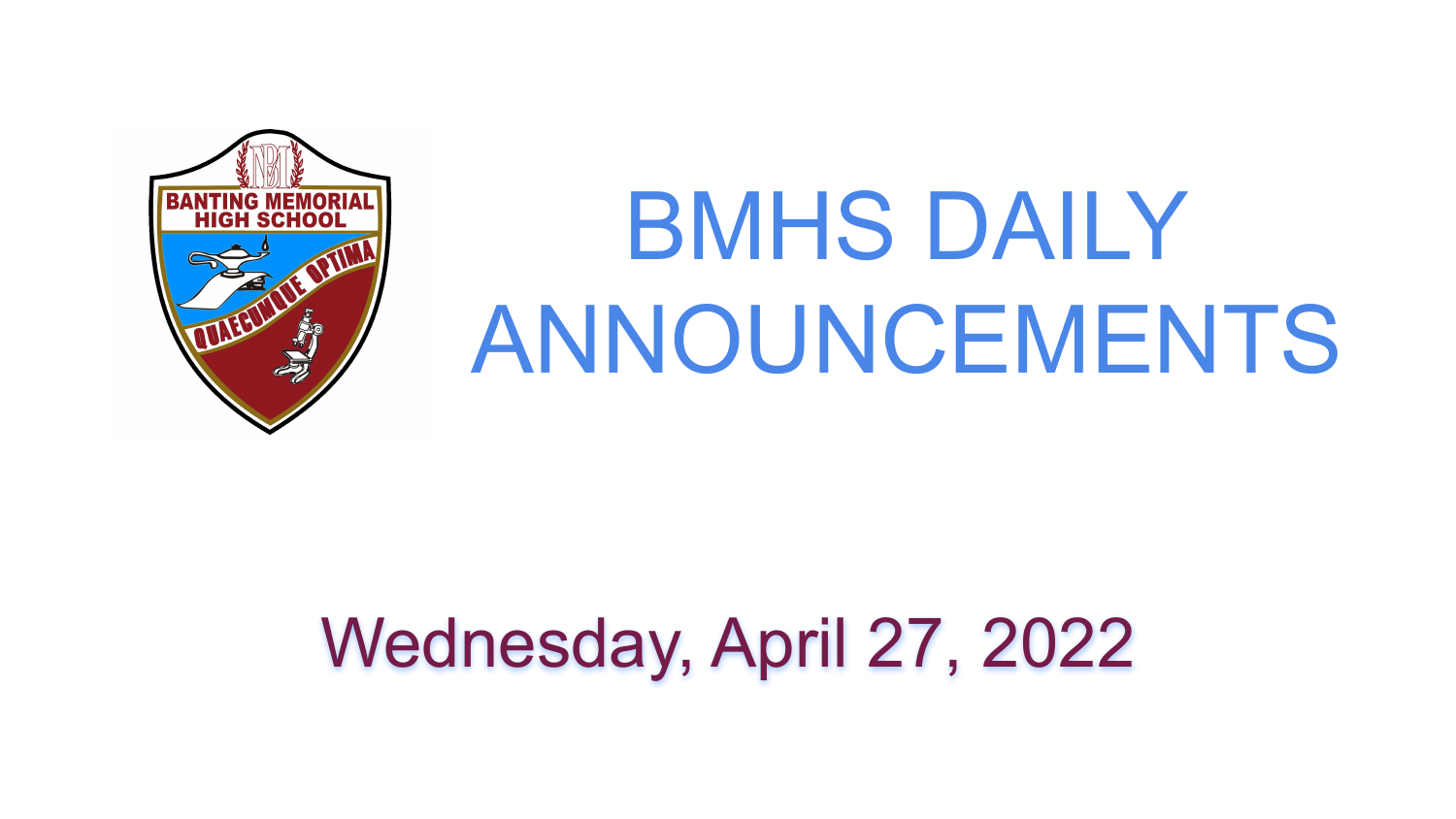### JOIN YOUR GOOGLE CLASSROOM





Google Classroom

Every student should join their graduating class' Google Classroom to stay up to date with grade specific announcements!

Grade 9 Class of 2025 - 7fdotgt

Grade 10 Class of 2024 - pqn6r6b

Grade 11 Class of 2023 - xmntytr

Grade 12 Class of 2022 - 5kuzhmr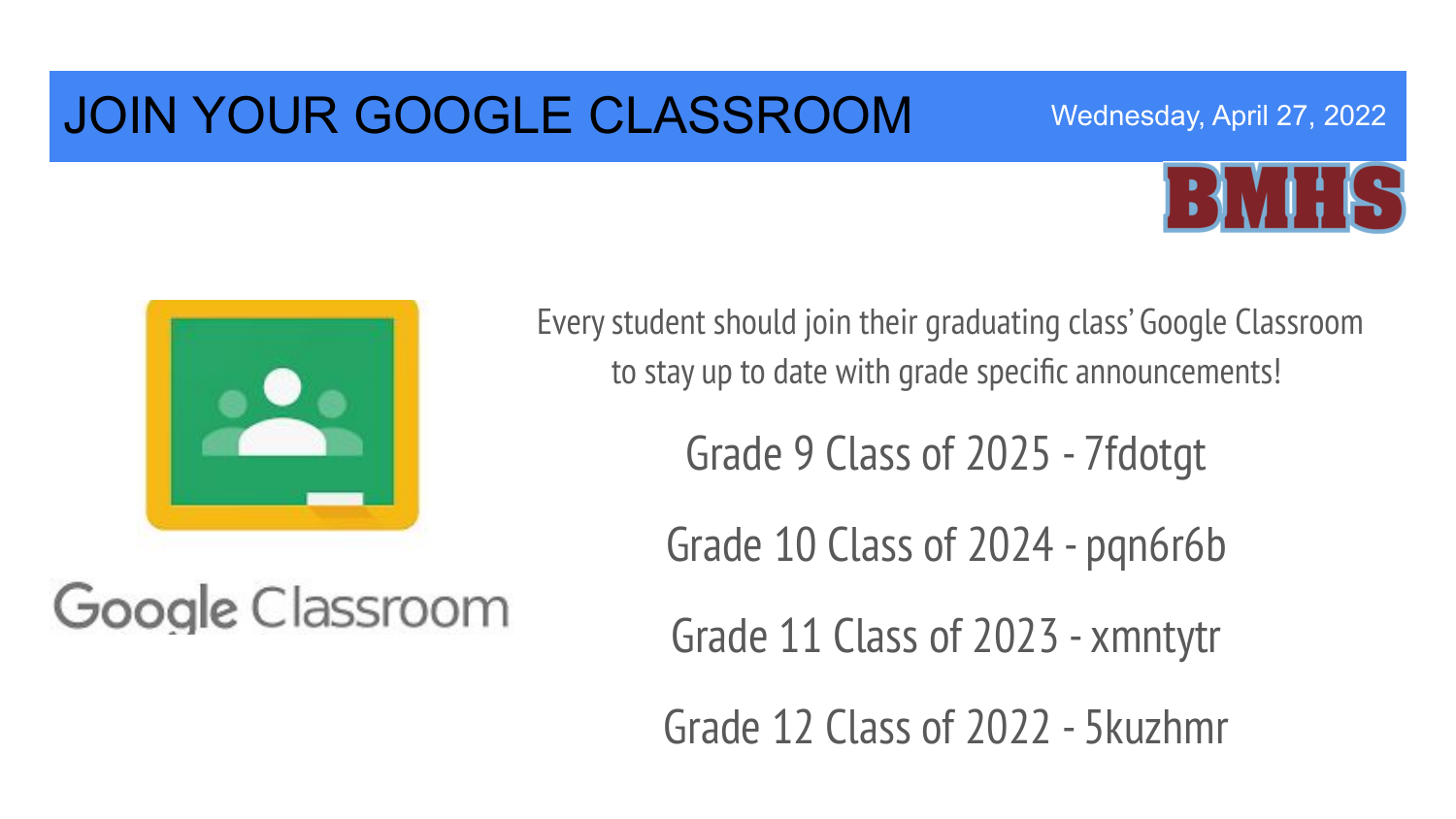

Reminder that all students must complete and pass the daily COVID-19 self-screening tool each day, prior to attending in-person learning.

Students will be asked, upon arrival at school, to confirm that it has been completed. QR Codes will also be posted outside the entrances to the school building.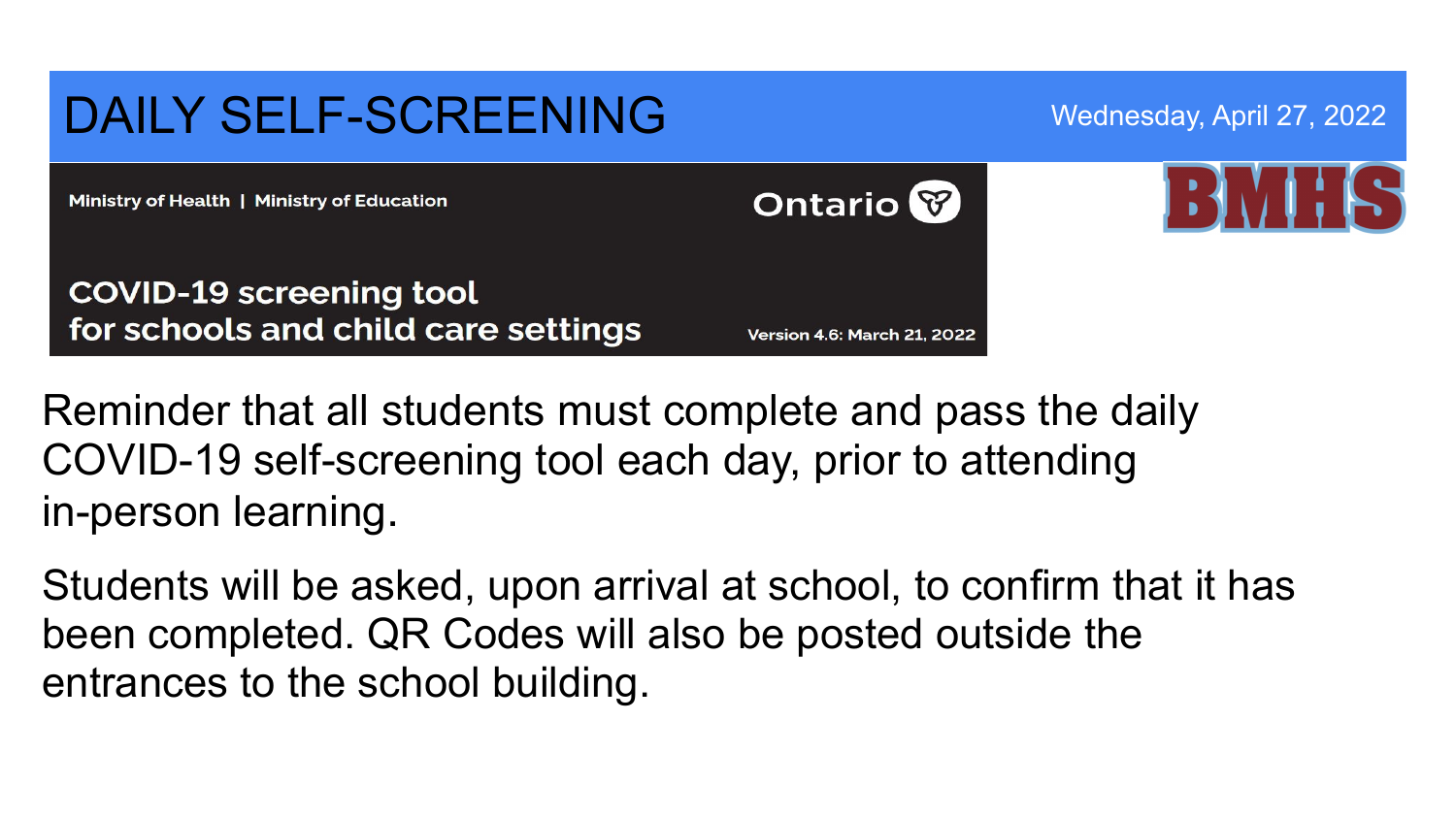### LINK CREW Wednesday, April 27, 2022

There is a mandatory meeting for all current Link Crew members on Thursday at Lunch. See the Link Crew Google Classroom for more information.

Applications to join Link Crew for the 2022-23 school year open on Monday May 2nd. If you are in grade 10 or 11 this year and interested in becoming part of the exciting team that supports incoming grade 9 students then Link Crew may be for you.

 More information is posted on the Class of 2023 and Class of 2024 Google Classrooms.

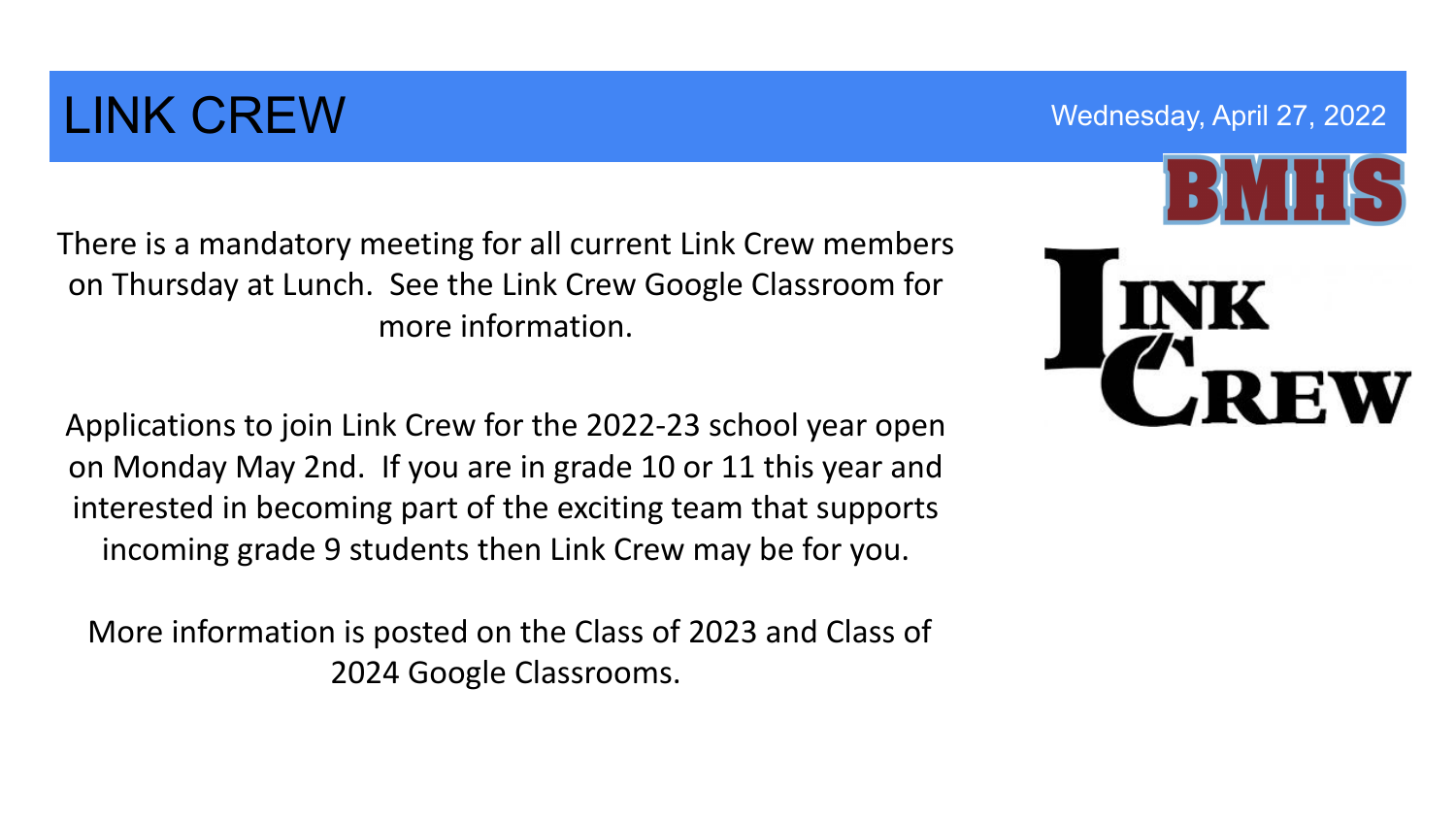### SPIKEBALL Wednesday, April 27, 2022



Spikeball intramural elimination tournament is starting today. Teams 9-16 are expected to be at the big gym at 10:45 during lunch. Teams that do not show are automatically eliminated from the tournament. Good luck to everyone!



photocredit:tournaments.spikeball.com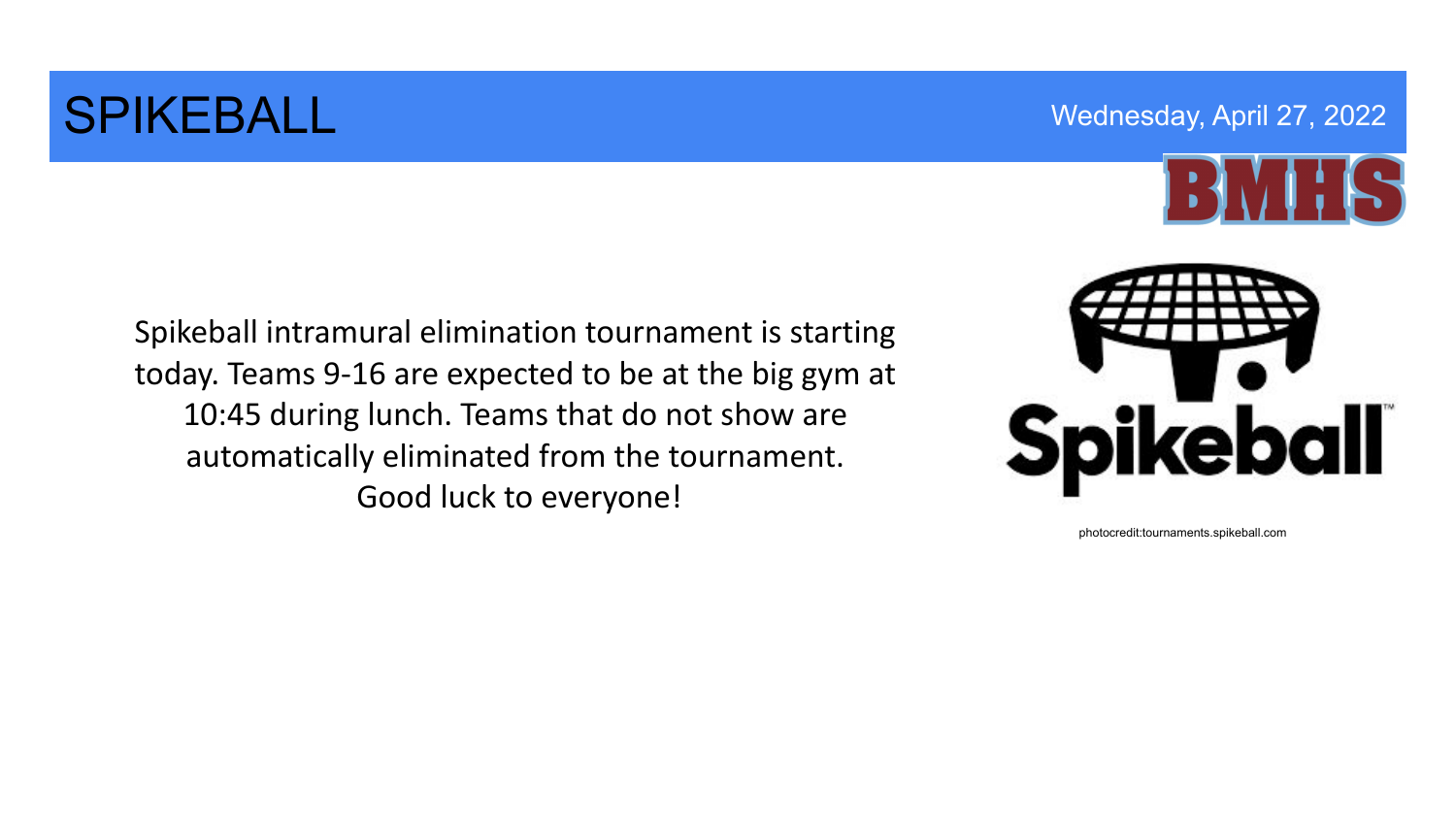### GRADE 12 PROM WEDGE AND Mednesday, April 27, 2022

Attention Grade 12 students! Your Prom Gala is being held on Thursday June 16th. In order to purchase a ticket you must register your Consent form and any Guest Consent form in the Career Center at Lunch on Monday May 9<sup>th</sup> to Thursday May 12th. If you need the letter or consent forms they are available on the window ledge in front of the main office.

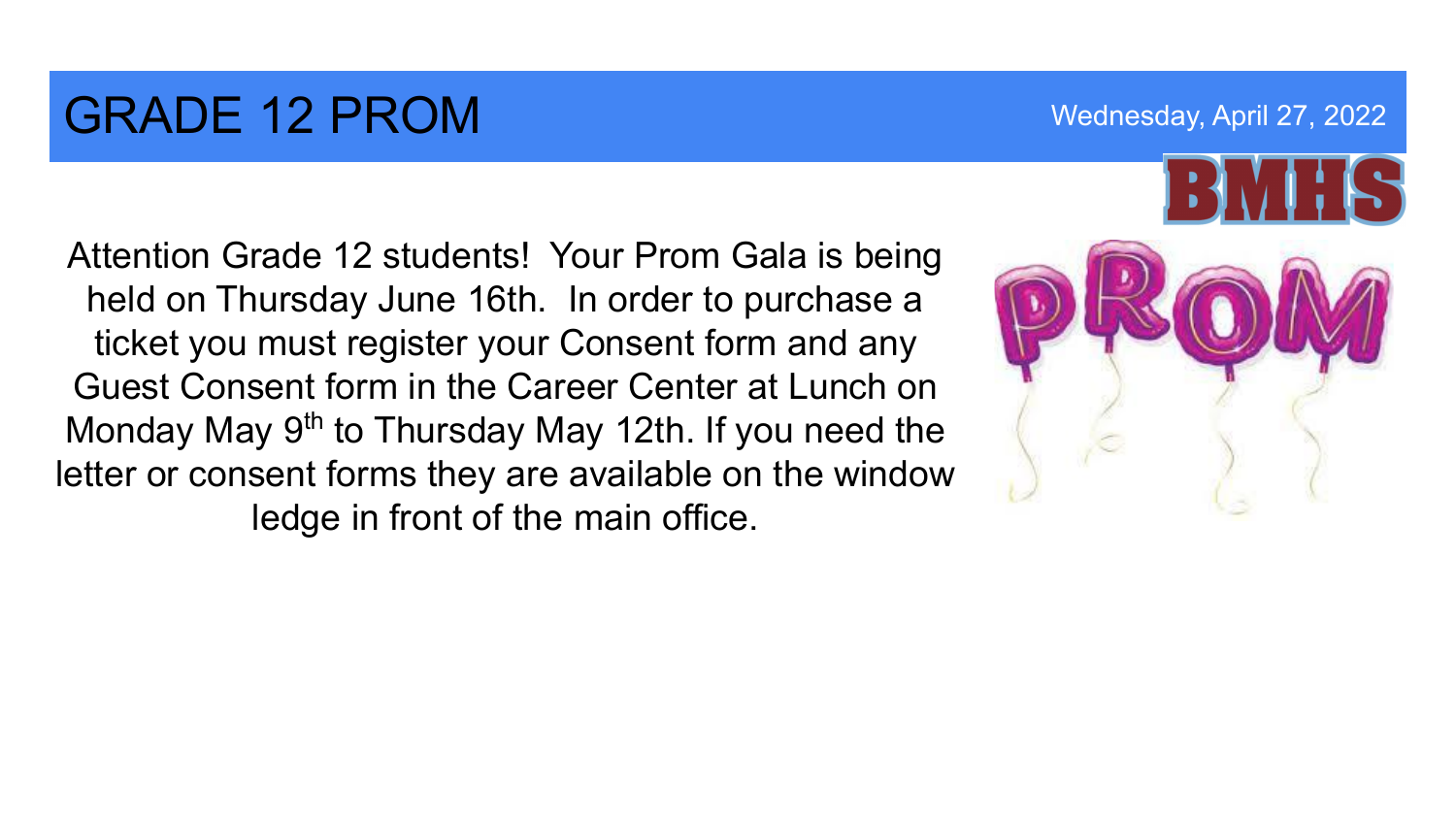### **SPIRIT DAY** Wednesday, April 27, 2022







Let's brighten up our school with our Marauder spirit tomorrow and wear your most neon or bright clothes and accessories!!

 your school spirit.Hey Mauraders tomorrow is neon day! Don't forget to wear your neon and show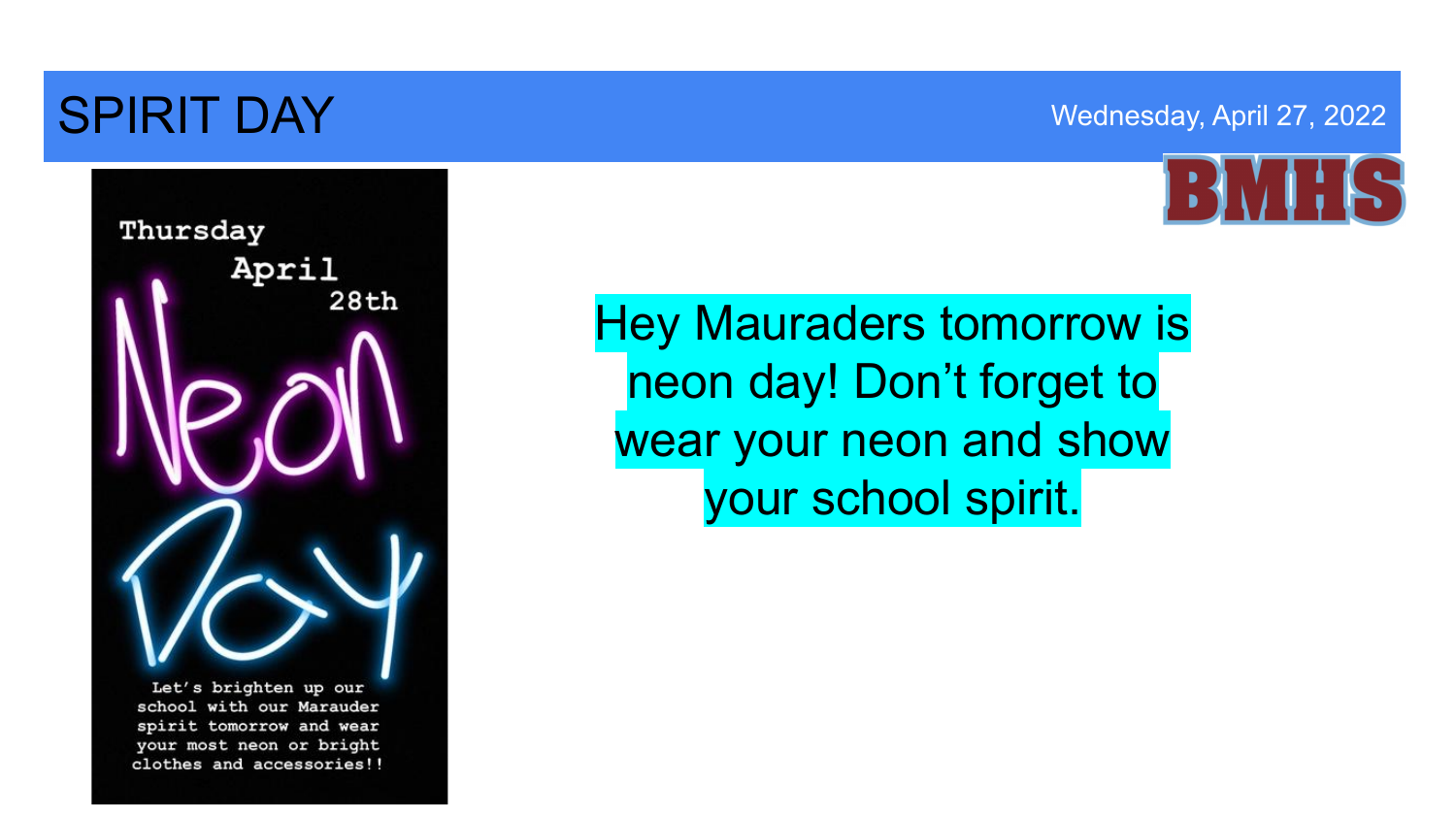### **JUNIOR BOYS GOLF** Wednesday, April 27, 2022

Attention all grade 9 and 10 boys!

Dust off those clubs…golf season is back! Tryouts for the JUNIOR BOYS GOLF team will take place on Monday May  $2<sup>nd</sup>$ . You must sign up on the athletic bulletin board outside the big gym to participate.

If you have any questions please see Mr. Geier in the Phys. Ed. office.



photocredit:pinterest.com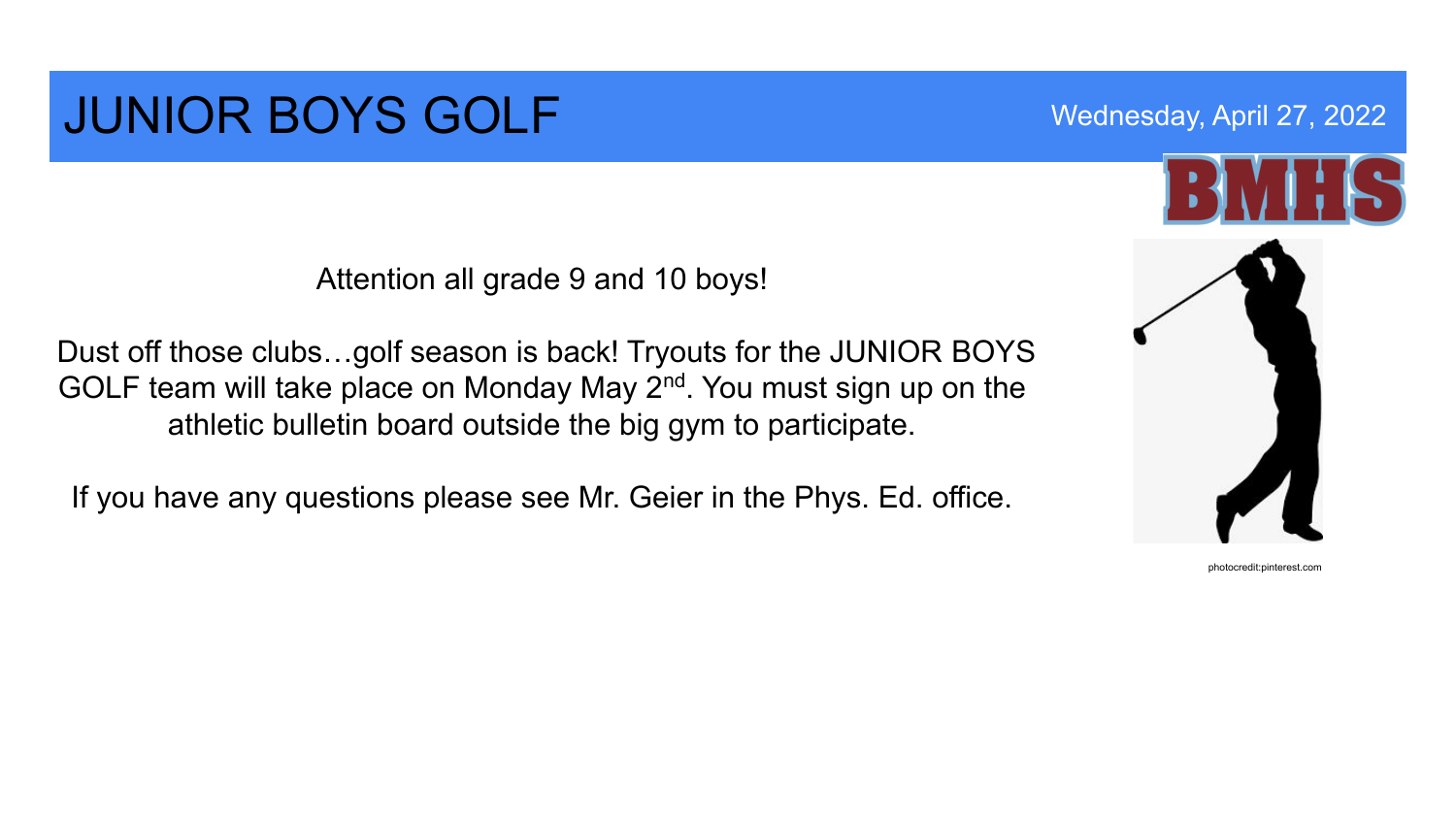### **PRIDE PROM** Wednesday, April 27, 2022





 office 205 for details.Pride Prom is fast approaching next Friday April 29. Tickets are \$10 and transportation is provided to Innisdale. If you are interested in going please see Mr Boyd in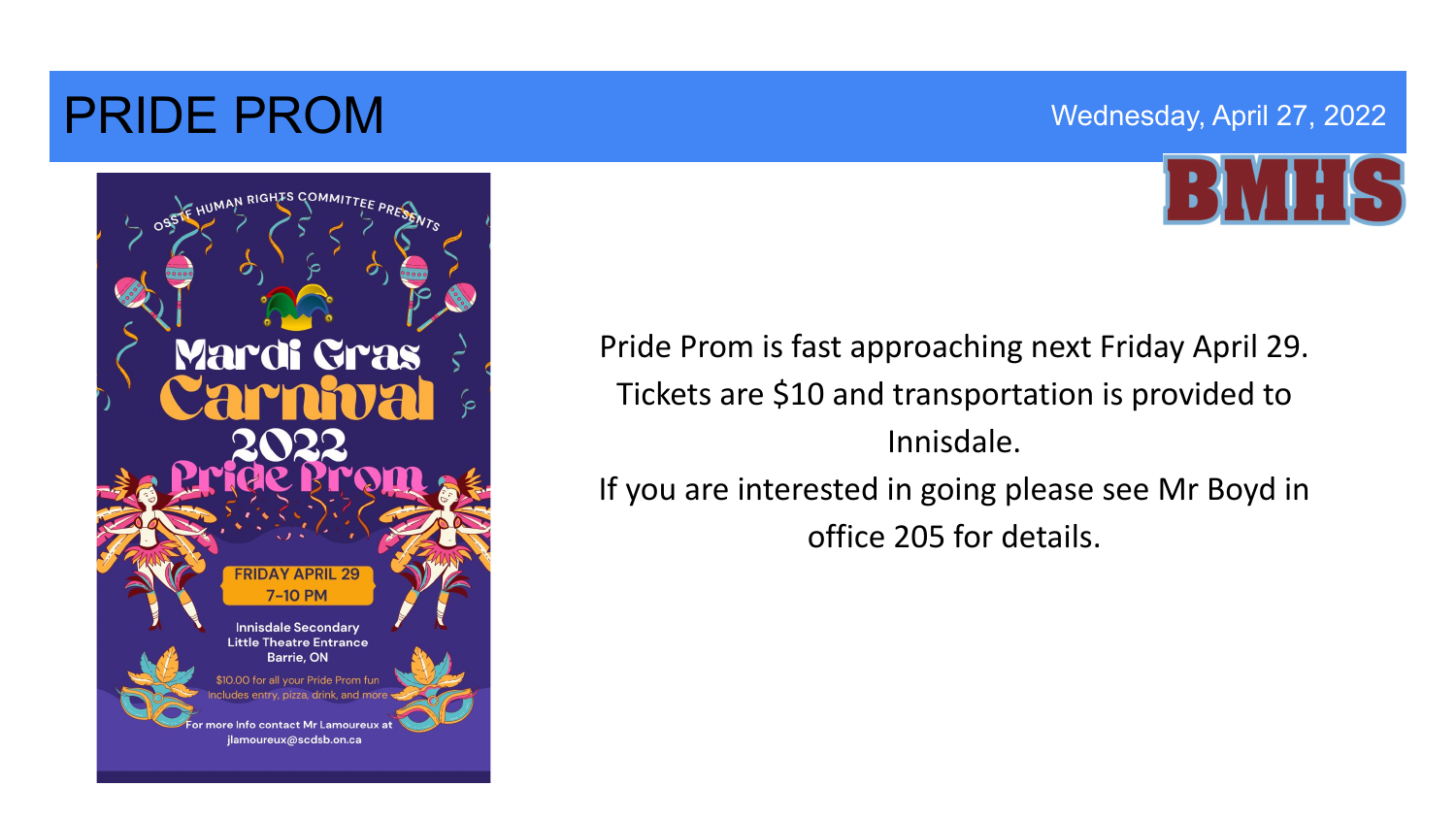### STUDENT PARKING WEDGENER Wednesday, April 27, 2022

This is a reminder that students who drive should be parking in the large parking lot located on the east side of the school. Parking spaces that are marked with signs designated for various school operational staff are reserved for those staff vehicles. Please respect the parking signs and park your vehicles in the appropriate designated areas for student parking.



photocredit:cliparts.zone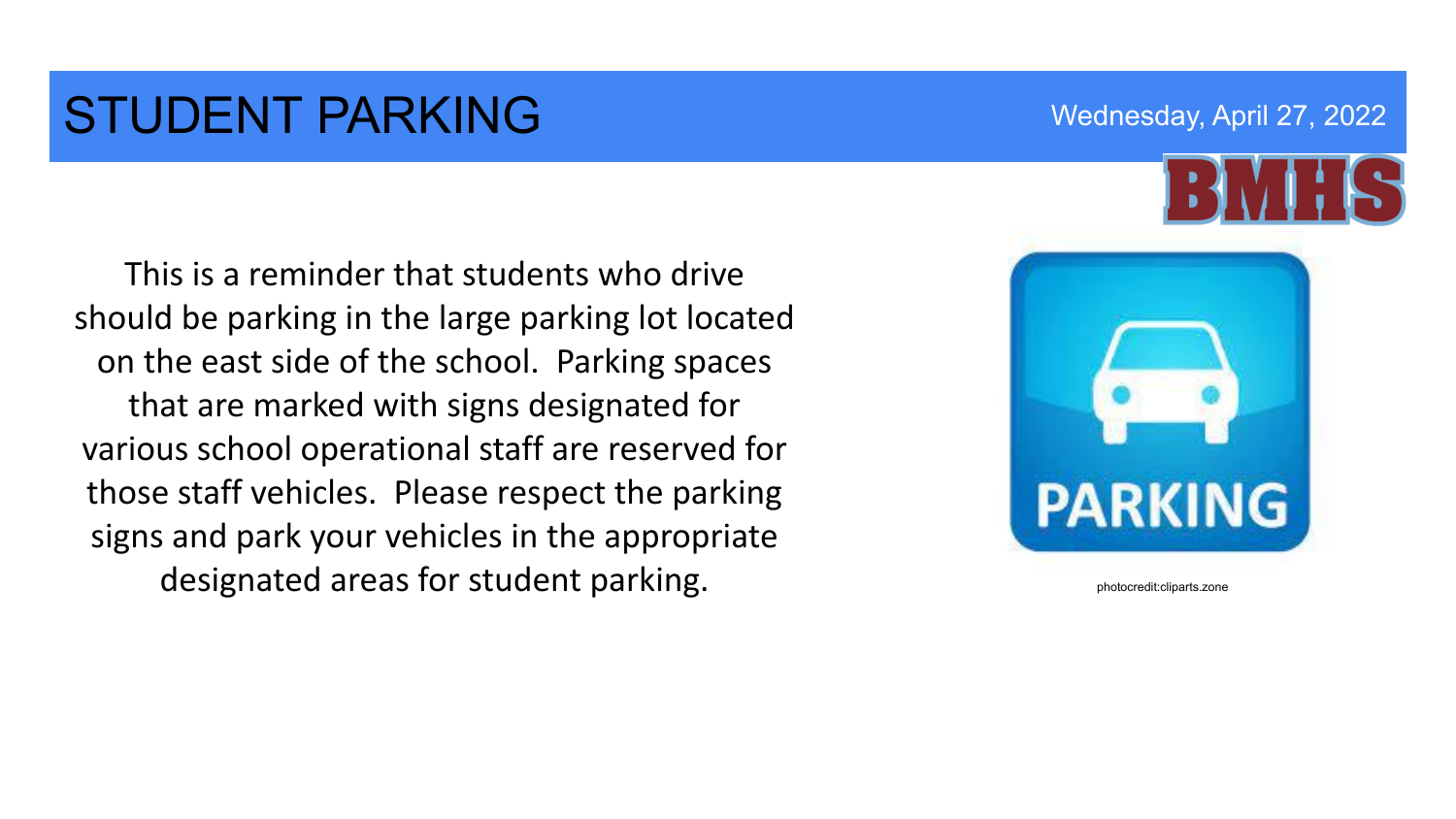### FASHION SHOW WEDGE THE MOVIE WEDGE WAS April 27, 2022

Let's celebrate our threads, our dreads, our scarves, our skirts, our shirts, our colours, our beads. Let's celebrate our cultural heritage together.

 This spring, the Equity Team is proud to announce Banting's first Cultural Diversity Fashion Show! If you or any of your friends are interested in participating, please follow the QR code on our posters around school or visit Room 138 or 216.



Photo credit:eventbrite.com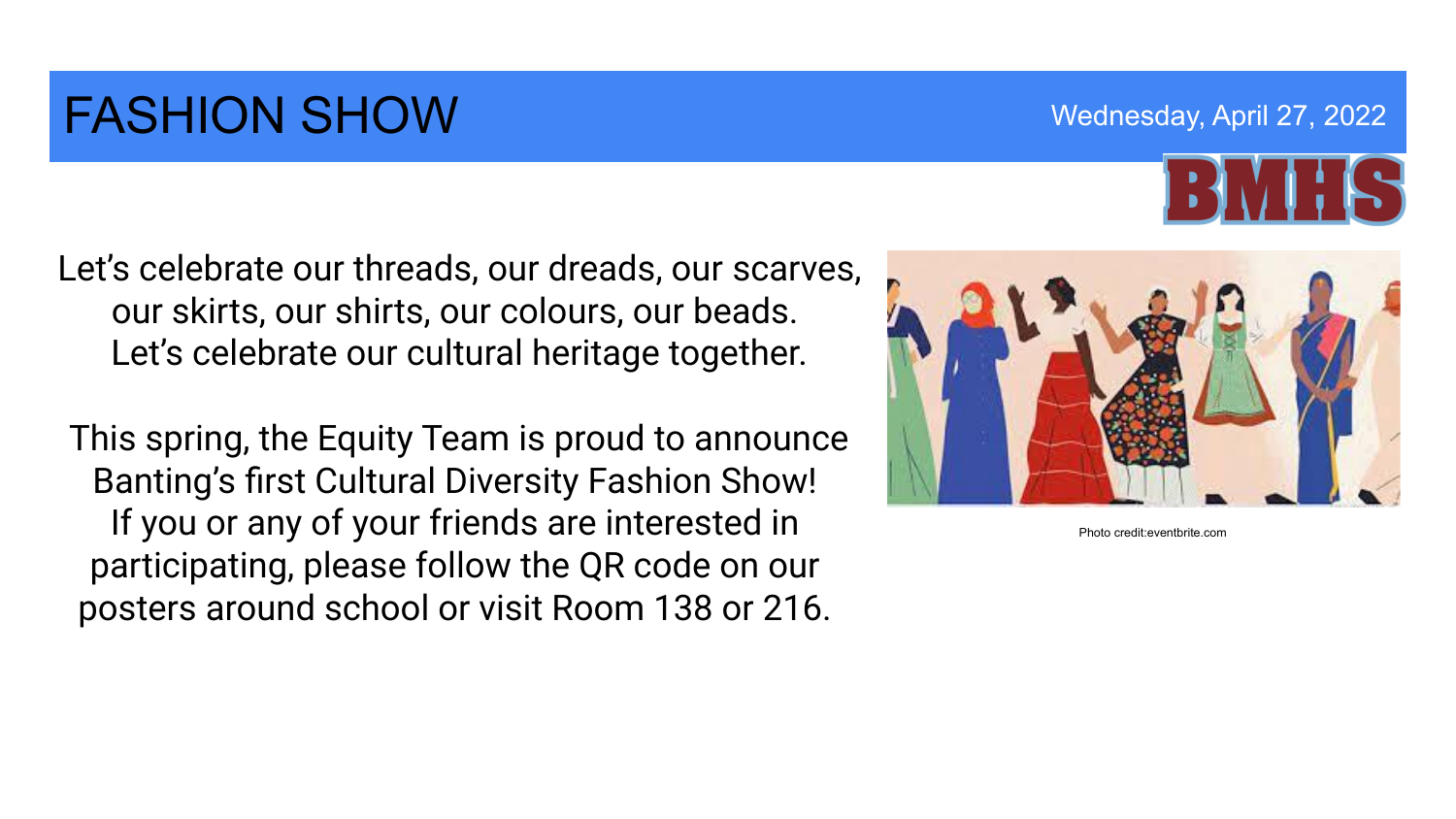## **COLOUR RUN** Wednesday, April 27, 2022



**Banting<br>Colour Run** FRIDAY, MAY 6TH, 2022 11:30 - 2:00 **Rain Date: May 10th** 

> Tickets on sale on school cash online for \$5 from April 19th to 29th

Do you want to join the colour run?

Tickets are on sale for \$5.00 on School Cash Online until April 29<sup>th</sup>. Please have your parents go online and buy ticket today.

Hope to see you there Banting!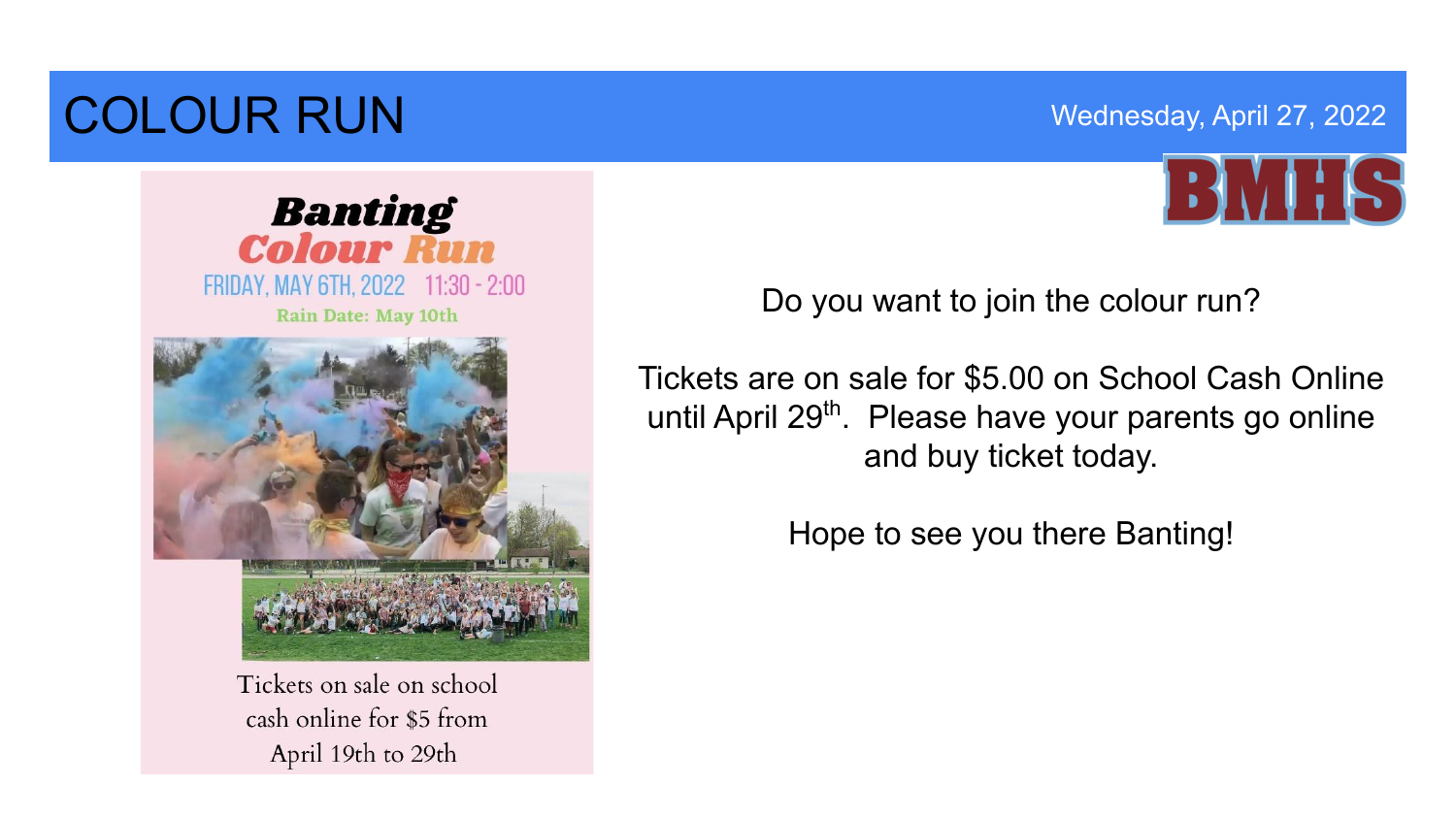### **JUNIOR TENNIS** Wednesday, April 27, 2022

To all students trying out for the JUNIOR TENNIS TEAM:

Please go to ROOM 237 after school for a quick MEETING.



Photo credit:clipart-library.com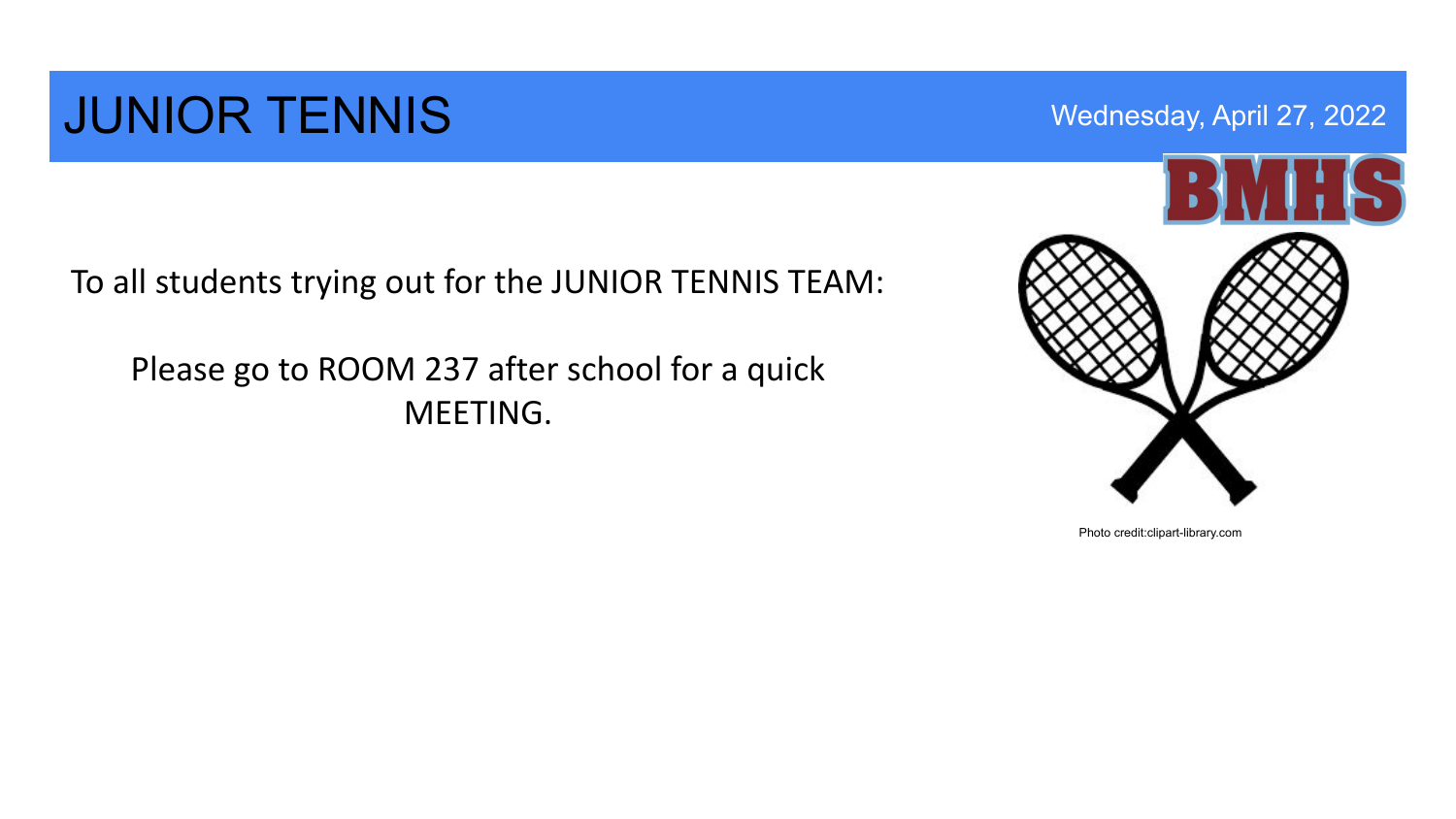### RELAY FOR LIFE Wednesday, April 27, 2022



### **DUICK REMINDER BANTING TO SIGN UP FOR RELAY FOR LIFE!**



**MAKE YOUR TEAMS AND START FUNDRAISING!** 





Don't forget to donate to Relay for Life. Reach \$1000 and see the Leadership class get pie in the face!

You can make a difference! Start here and start now: [www.relayforlife.ca/banting](http://www.relayforlife.ca/banting)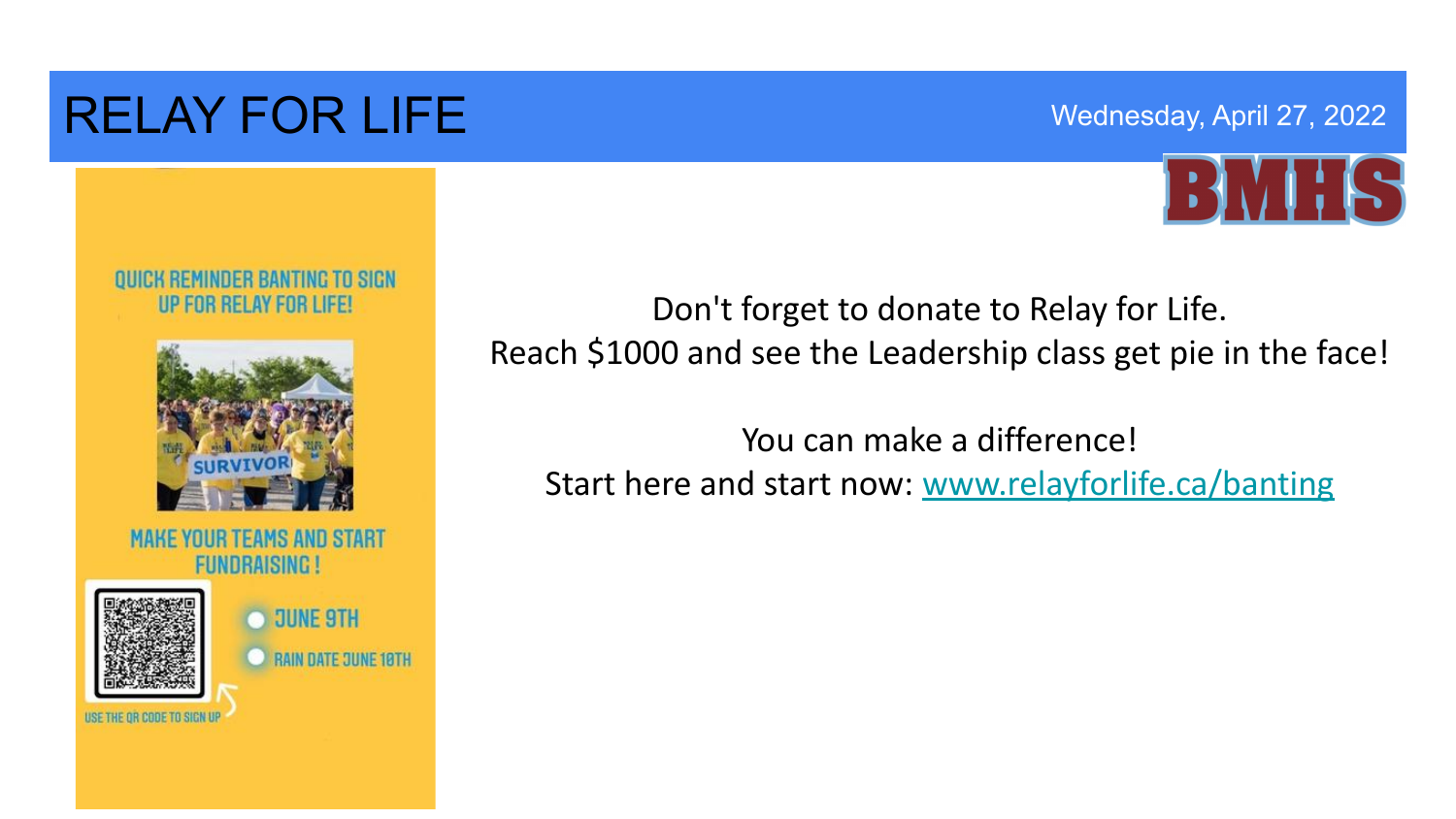### ACTIVE APRIL Wednesday, April 27, 2022